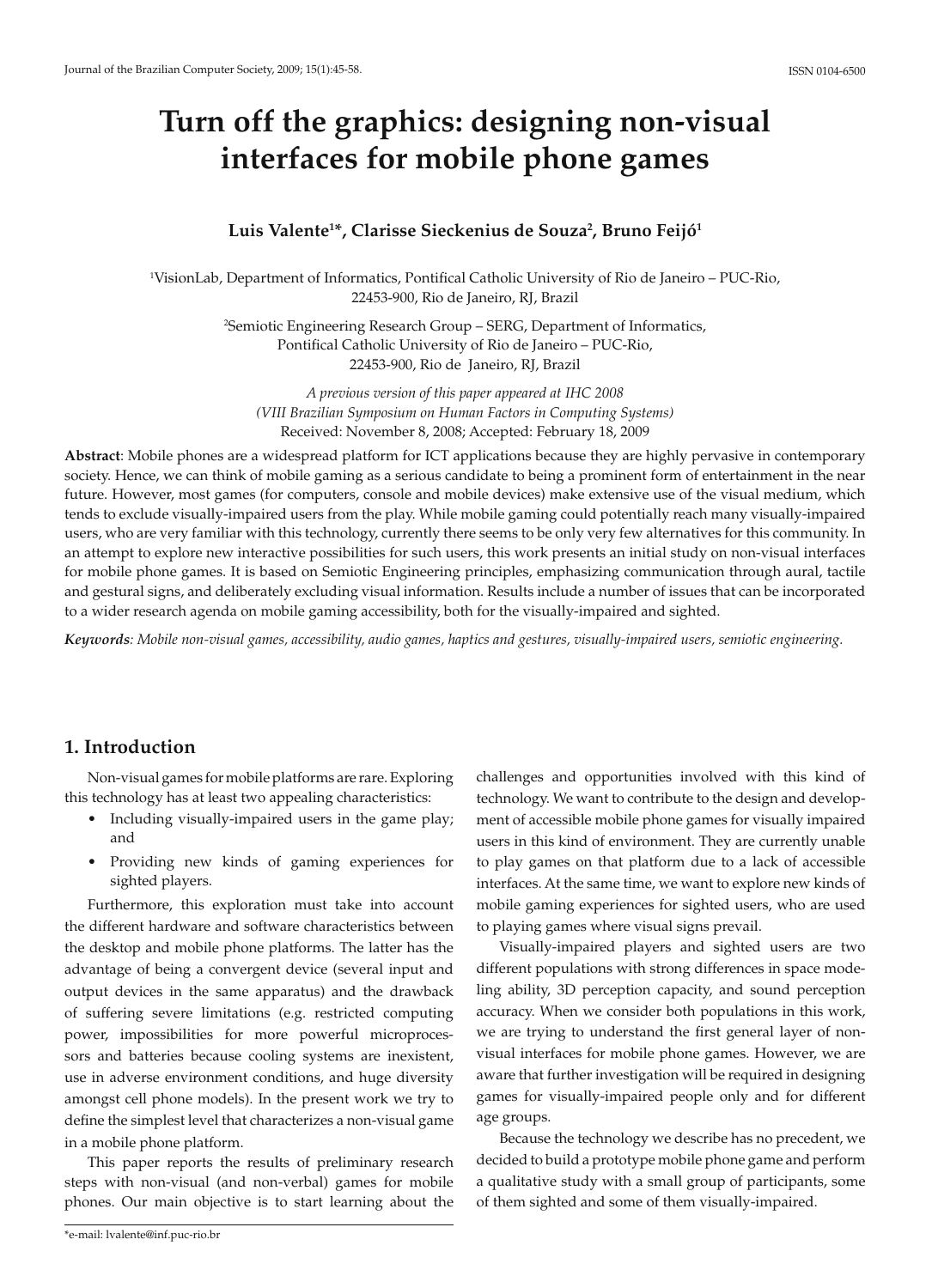The mobile game prototype was built using principles of semiotic engineering $^{\scriptscriptstyle 1}$  for the design of a non-visual and nonverbal interactive language. This language expressed the gist of our design intent, and an additional aspect of our empirical study was to find out whether the users understood the essence of the design message encoded in the artifact. The most salient feature of the design is the complete absence of visual signs. All game interaction is based solely on aural, gestural and tactile signs. We avoid extra modalities, such as voice interaction, because we want to isolate the simplest core of non-visual games.

Our preliminary results point to a number of interesting research issues that do not seem to have been addressed systematically or jointly to this date. They range from physical interaction to mental representations, and from emotional engagement to social inclusion.

In the next section we discuss aspects of game HCI that are important for the present work. Then, in the third section, we discuss related research. In the fourth section we present the semiotic engineering of the game interface, including a brief description of the prototype game, *The Audio Flashlight*. Finally, in the last two sections we present a preliminary evaluation of the game play (fifth section) and our current conclusions (sixth section).

## **2. Game HCI**

In recent years, game graphics and sound have reached an amazing level of realism and received most of the attention from the game community. However, computer game research still lacks a robust theoretical foundation, in spite of game itself being as old as human culture<sup>19</sup>. Modern game design fundamentals<sup>2,37</sup> have greatly expanded the early theoretical concepts of Chris Crawford<sup>9</sup>, but they are yet far from being a complete conceptual framework. One of the areas that need further development is HCI in computer games<sup>43</sup> specifically which is surprising, because interaction shares many characteristics that prevail in games. Crawford<sup>9</sup> even says that "interactiveness is an index of gaminess".

The traditional focus of HCI has been set almost exclusively on usability, which underlines ease of use and productivity for accomplishing tasks. Software interfaces should be easy to learn, use, and master, which is somehow opposite to games that are usually easy to learn, but difficult to master.<sup>29</sup> Barr and co-authors<sup>4</sup> point out that computer games are not made to support external, user-defined tasks, but instead define their own activities for players to engage in. Understanding these differences is the starting point for Game HCI.

Among a number of different research topics in Game HCI, works on game semiotics<sup>31</sup>, heuristics<sup>10</sup>, accessibility<sup>20</sup>, and presence<sup>36</sup> deserve special attention from the game research community and industry.

Semiotic analyses of computer games have been done by several researchers. The work by Myers<sup>31</sup> very convincingly characterizes playing computer games as a form of semiosis. Caldwell<sup>8</sup> analyzes the user interface of a particular turn-based strategy game (Civilization II) using semiotics. But, as far as the authors know, the present study is the first one to employ semiotic engineering principles specifically to designing mobile games.

Heuristics are rules of thumb used as general principles for game design and playability evaluation. Desurvire et al.<sup>10</sup> propose playtesting heuristics for the evaluation of game usability (interface and interaction devices), game play (problems and challenges that players must face to win a game), game story (plot and character development), and game mechanics (environment interaction programming). More abstract game characteristics have been considered elsewhere<sup>29</sup>, such as fantasy and curiosity. Korhonen and Koivisto<sup>22</sup> propose playability heuristics for mobile games. However, as far as the present authors know, there is no work on heuristics for non-visual mobile games. This subject is in our plans for future research.

Presence is a key for games. It is the perception of being in a particular space or place. Presence has been studied from different perspectives<sup>5,27,42</sup>, but most of the approaches are related to the sensorial experience of users in general-purpose virtual environments. Specific research on presence in games, however, is scarce<sup>36</sup>.

Inspired by Huizinga's playground<sup>19</sup> and Roger Caillois' "second-order reality"7, Salen and Zimmermann<sup>37</sup> propose the concept of Magic Circle, which is the mental universe created when the player enters the game. The Magic Circle can be greatly expanded by the player's imagination, which allows users to experience convincing collisions through simple joystick vibrations, or even a flight sensing over the scene without any sort of feedback.

Liljedahl and co-authors<sup>25</sup> propose a related term to presence that they call "scary shadow syndrome". This term was conceived after observing horror films, meaning that an event may cause greater impact imagined than seen. As an example, they say that "a suspicious shadow can trigger a strong emotional response in an audience"25, because the audience can imagine all sorts of "bad things" that possibly could be associated with that event.

The prevalence of sight over other senses in gaming is widespread. It becomes clearer when we think that many games have an option to "turn off sound" completely. In this case, the game can still be played and enjoyed. Sound can be regarded as a subsidiary resource. But, how many games have the option to turn off the graphics?

Haptics have also been extensively used to enhance the sensorial experience of gamers. Video game consoles have long been supporting "force feedback" joysticks and other input devices since early works in the second half of the 90's. Ouhyoung and co-authors<sup>32</sup> presented a game-like flight simulator with vibration feedback in 1995. In 1997 Nintendo released the Rumble Pak, an accessory to connect to the Nintendo 64 joystick to produce tactile feedback. More recent and complex haptic-based games can be found elsewhere<sup>14</sup>. However, there are few works on haptics for mobile phones<sup>38,40</sup>.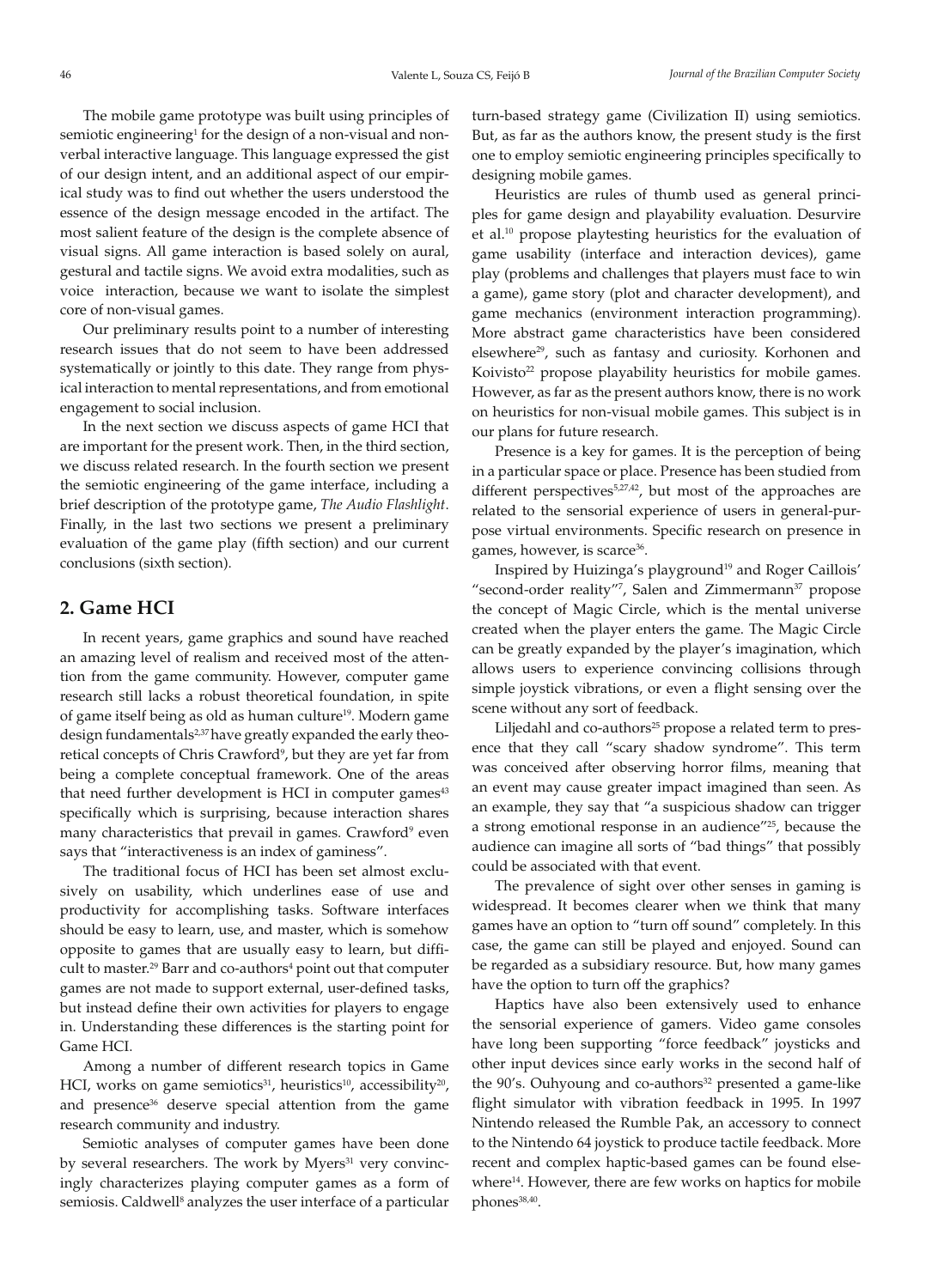Using gesture commands in games had a breakthrough with the release of the Nintendo Wii. Instead of traditional joystick input commonly found in games, the Nintendo Wii uses input devices like wireless joysticks (the Wii Remote) that have built-in 3D accelerometers and optical sensors, that makes it possible to detect movements with one hand (while the other hand can use the Nunchuck unit that is an analog stick with motion-sensing). Another kind of input device for the Nintendo Wii, the Wii balance board, can be used to sense movements of the user's body.

#### *2.1. Mobile games*

Mobile game design is several steps behind personal computers (PC) and console game design. In particular, mobile phones still remain a casual gaming platform despite recent technological advancements<sup>6</sup>. Problems with haptics and game accessibility are especially acute.

In the mobile world, haptics has typically not been used in game interfaces, despite the built-in motors available in many phone models. Only recently has it caught the attention of the mobile game market, through such initiatives as the VibeTonz system<sup>40</sup>. VibeTonz provides a tool to implement applications on mobile phones that use haptics feedback.

Mobile phones probably are the most pervasive kind of device nowadays. This opens up the possibility of reaching out for a large user base, visually-impaired people in particular.

Traditionally, PC and console games often feature advanced graphics, physics and AI simulations due to high processing power available on those platforms. This is not the case with mobile phones, which have simpler hardware and limited input methods. For example, mobile phones (compared to PCs) have low processing power and tiny screens. Another issue is that phones have been designed mainly for making calls, and thus those devices usually have keyboards optimized for that. In many cases, when using such keyboards it is not possible to detect when two or more keys are pressed simultaneously, making it difficult to design key-based interfaces for action-games.

However, mobile phones design is getting more and more sophisticated when it comes to feature convergence. For example, the mobile phone used to test the game prototype features cameras (two, for pictures and video), music player, network connections (3G, WiFi and Bluetooth), acceleration sensor, GPS receiver, reasonable storage capacity (up to 4GB), and other accessories.

This opens up new possibilities for designing games that exploit the above-mentioned features of mobile phones, one being that mobile phones are always connected to some network. Thus, developing multi-player games for those devices is a natural move, and can be an opportunity to increase social inclusion and interaction among players (both sighted and visually-impaired).

### *2.2. Mobile games and accessibility*

According to the  $IGDA<sup>20</sup>$ , Game Accessibility can be defined as the ability to play a game even when functioning under limiting conditions, which can be functional limitations, or disabilities – such as blindness, deafness, or mobility limitations.

The work by Glinert and Wyse<sup>18</sup> claims that there are fewer than 300 games available for visually-impaired, known to the general public. Compared to regular games, this is too few. An important source of games for users with special needs can be found in the AudioGames web site [www.audiogames.net]. In the specific case of visually-impaired users, games roughly fall into three categories<sup>16</sup>: games not designed to be accessible (like conventional games); games designed to be accessible (like audio games); and games adapted to be accessible.

Although audio games are designed to be *accessible*, they are not necessarily designed *specifically* for visually-impaired users. Because they do not rely on visual information, they seem to be an excellent alternative for such users. However, because not much is known about *other* needs and desires that visually-impaired players might have, audio games still represent an open field for research, as suggested by Friberg and Gärdenfors<sup>15</sup>, and Drewes and co-authors<sup>11</sup>, for example. None of these proposals, however, focuses on games for mobile phones.

Accessible mobile games are scarce. Although mobile devices are rapidly becoming more powerful, with more memory, more processing power, and more multimedia functionalities, such resources have not yet been used to promote accessible gaming interfaces. Additionally, as is the case with most accessible technologies<sup>39</sup>, explorations with non-visual game interaction clearly opens up novel possibilities for sighted users as well.

#### *2.3. Benefits of non-visual games*

Research on non-visual games can generate various kinds of benefit:

- An opportunity to include a visually-impaired audience in the play, by fostering game designs and environments that boost their participation;
- An opportunity for gameplay innovation in trying to represent the game environment, characters and events, using audio and tactile feedback;
- An opportunity to explore and exercise other senses;
- An opportunity to create more personalized experiences, as people imagine things in different ways; and
- An opportunity to increase the immersive experiences in games.

Some authors<sup>13</sup> point out that accessibility is the main motivation for research on game audio. However, another important motivation may be finding new means for richer interaction. For example, exploring audio and haptics may lead to innovative game designs that minimize issues like display limitations on mobile phones.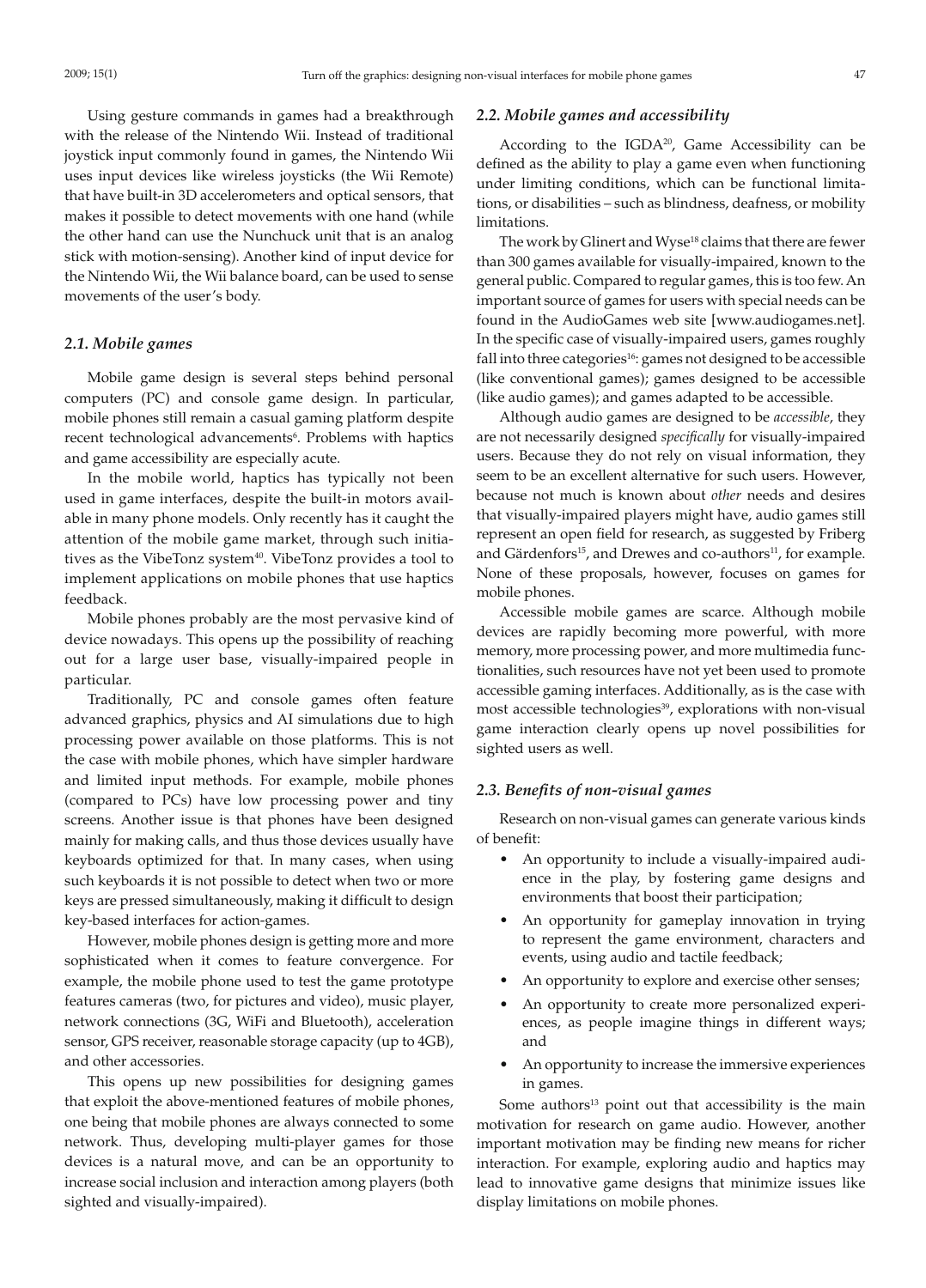In this section we describe work on non-speech signification systems using semiotics, non-visual games for PCs, mobile phone experiences with haptics and gestures, and game accessibility.

Using semiotic theories to design sonic signification systems is a strategy previously used by Pirhonen and co-authors<sup>35</sup>. The authors propose a design method for nonspeech sound systems based on structural semiotics using syntagmatic analysis. They specifically discuss the needs of visually-impaired users, but focus on web accessibility, not games. And interacting with games is considerably different from navigating on the web.

Similarly to the previously mentioned work, Murphy and co-authors<sup>30</sup> resort to structural semiotics as a theoretical basis for designing non-speech signification systems. They discuss the combination of audio and haptics to convey information to visually-impaired web users.

With respect to PC games, exploring the experience of sighted players, the work of Liljedahl and co-authors<sup>25</sup> and of Drewes and co-authors<sup>11</sup> provide interesting examples. Liljedahl and co-authors<sup>25</sup> describe a PC game, called Beowulf, where the player wanders in a dark labyrinth composed of tunnels and caves, inhabited by monsters and other dangerous characters. The player uses audio to navigate in the environment and to fight enemies. Moreover players hear the audio as if they were actually located in the environment ("first person audio-game"). The authors define the game as an "audio-mostly game", because the majority of game play is driven by audio and not by graphics. The visual information comprises a representation of the game world map with no details, displaying the areas already explored by the player.

One of goals of the Beowulf's authors<sup>25</sup> was to explore the players' imagination by "not telling or showing everything", and let them interpret the game experience by themselves. They claim that by using this strategy they are contributing to increase the "suspension of disbelief", the user's willingness to accept his/her experience as true even if it seems unreal or impossible. Their goal was to explore an immersive experience based on audio. They sum-up the whole idea by defining the "scary shadow syndrome" concept, something that we have also identified in our game, *The Audio Flashlight*.

Liljedahl and co-authors<sup>25</sup> present a classification of the sound elements that can be used in game design. This classification is not based on semiotic theories, and their design does not include music and narrative elements. They state that "general design principles and methodologies are still very much to be developed in the field of sound design".

Beowulf is not an audio-only game project for visually-impaired people, but an investigation on gameplay in situations almost entirely driven by audio and less by visuals. The Beowulf authors want to investigate if the player will be freer to create his/her mental universe in an "audio mostly game". The present work is influenced by the Beowulf game, but it goes in a different direction when it focuses on the complete absence of visuals, includes haptics, and considers both visually-impaired and sighted users.

The work by Drewes and co-authors<sup>11</sup> describes Sleuth, an audio game for PCs where the player plays the role of a detective. The game begins with a narrative that describes what happened in the game scene and places the player in the role of a detective. As a detective, the player wanders through many rooms in the game, trying to gather evidence to help him/her to solve the mystery. The evidence is brought to the player in the form of audio messages. Some time later, the player can try to guess who is the murderer, the weapon and the location of the crime. If right, s/he wins the game.

In Sleuth the authors explore spatialized audio perception (through cue design and identification), navigation feedback, and narrative elements. The navigation feedback works as the system telling the user when certain events happen. For example, they use sound to notify the player when s/he is walking, or has hit a wall. The authors also stress the recommendation to avoid overloading audio with too much information. This is even more critical for non-visual games, where players cannot use the visual system to resolve ambiguous audio information.

In spite of being an audio-only game, Sleuth does not seem to have been designed for visually-impaired people. In their evaluation, the researchers hand paper maps to the players with a "blue-print" representation of the game world (unnamed rooms and doors), and a checklist of possible weapons, room names and game characters. Then they ask the players to annotate the map, which helps them orient themselves and infer the right answers to naming the visual representations on the map.

Regarding games that explore accessibility issues, the work by Friberg and Gärdenfors<sup>15</sup>, and Glinert and Wyse<sup>18</sup> bring up interesting insights.

Friberg and Gärdenfors<sup>15</sup> explore three games (for PCs) based on audio initially targeted at visually-impaired children. Their goal is to explore possibilities and to find new approaches for designing game audio, and they propose a model that is inspired on film music conventions.

They use a categorization system for different kinds of sound that may exist in a game. They also present a semiotic analysis of sound objects in their games. Their work is based on that of a cartoon and comic scholar – Scott McCloud – who proposed a semiotic model of visual vocabulary based on Charles Peirce's triangular sign structures<sup>34</sup>. Friberg and Gärdenfors stress the importance of providing feedback to player actions through the auditory interface. In our case, this is even more important given the subtlety of movement variations when commanding the game through gestures only.

Glinert and Wyse<sup>18</sup> discuss the AudiOdyssey game, an accessible PC game with audio and visual information. The game aims at offering a multi-player (online) environment where sighted and non-sighted players can play equally and, in the authors' words, "with the same level of challenge and sharing a common game experience". This work is concerned with the very issue of accessibility for games.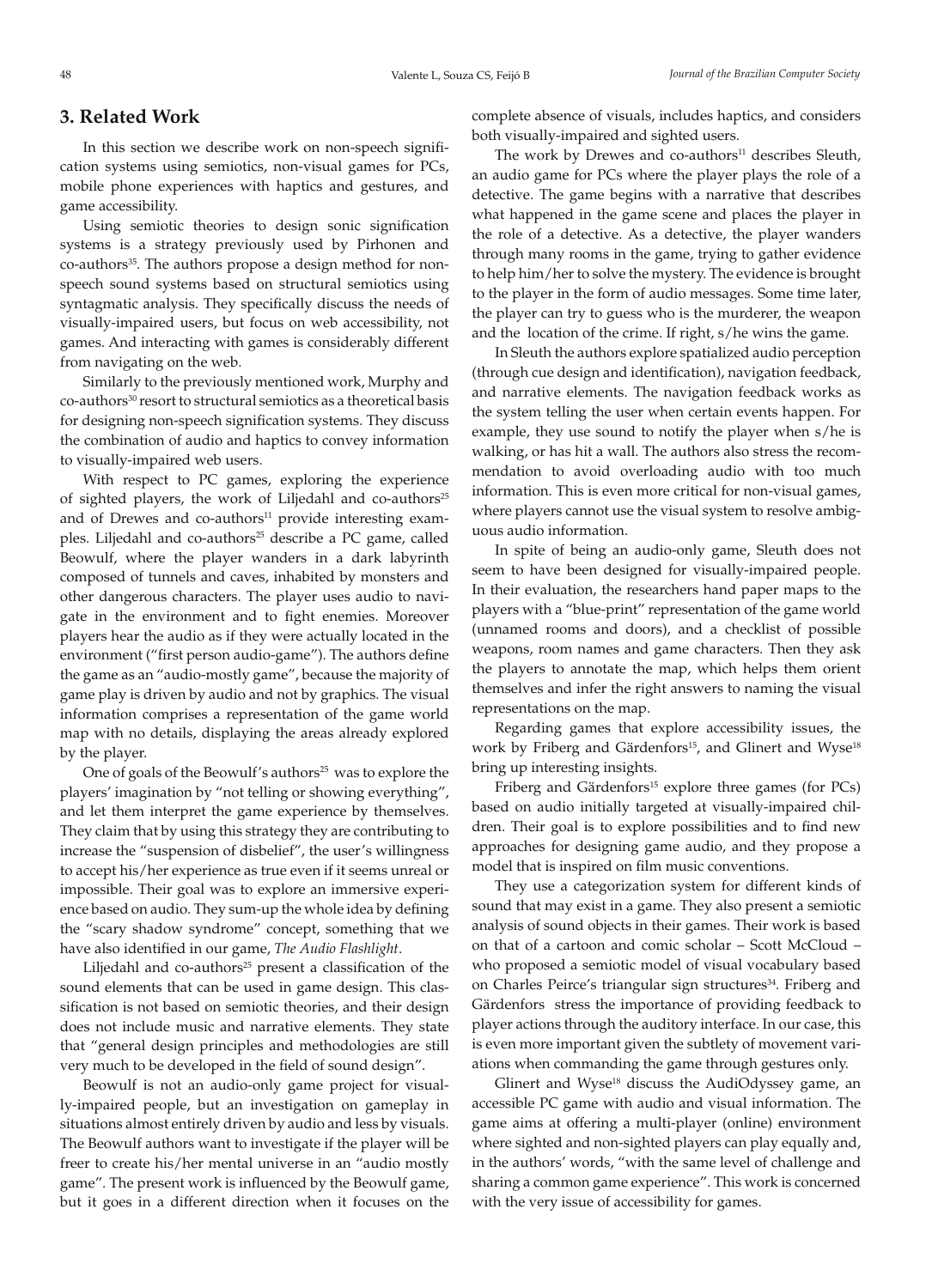The game itself is defined as a "rhythm game", where the player incorporates a DJ whose task is to keep the audience happy on the dance floor. The player generates sound in real time by responding to the music beats. The player interacts with the application with the keyboard or the Nintendo Wiimote. Using this input device makes it possible for visually-impaired (and sighted) people to play the game with a more natural and intuitive interface. When listening to the speakers, players have cues to guide themselves on how to swing the Wiimote in order to play.

Several works have investigated haptics focusing on visually-impaired people. A comprehensive survey on this matter can be found in a report by Vincent Lévesque<sup>24</sup>. However, there are only few experiences with games. Iglesias and co-authors<sup>21</sup> presented an adventure and searching game using a system in which the interaction mechanism utilizes two robot arms. This system called GRAB, is an innovative haptic and audio virtual environment for visually-impaired people, but it was designed with a focus on virtual environments, not mobile applications.

Regarding mobile phones, the works of Linjama and Kaaresoja<sup>26</sup>, Gilbertson and co-authors<sup>17</sup>, Baek and Yun<sup>3</sup>, Ur-Rehman and co-authors<sup>38</sup>, and Ekman and co-authors<sup>13</sup>, provide interesting examples on games, haptics, and gestures.

Linjama and Kaaresoja<sup>26</sup> explore gestural input and tactile feedback with mobile, although not for playing games. The authors describe their "bouncing ball" demo, where the user taps the device to change the orientation of the ball. The demo responds with vibration when the ball hits the walls. The ball is always visible on the phone screen.

Gilbertson and co-authors<sup>17</sup> conclude that tilt movements of mobile phones require minimal signal processing and no external references, and as such are especially suitable for mobile phone applications. They explore a tilt interface for a 3D first-person driving game called Tunnel Run and compare the user experience with the same game using a traditional phone joystick interface. Their results are consistent with our conclusions about player's fun and difficulties with an interface control based on tilting gestures.

Another interesting approach to mobile phone interface control can be found in the work by Baek and Yun<sup>3</sup>, which proposes a state machine algorithm for sequence-action recognition using the mobile phone's accelerometer. This is a promising alternative we want to explore in future works.

Ur-Rehman and co-authors<sup>38</sup> describe a system to represent information from a live soccer game (non-interactive, as on television) into vibration sensations on a mobile phone to convey what is going on in the game. However, as is the case with the work by Linjama and Kaaresoja, ur-Rehman and co-authors are interested in tactile feedback as *complementary* modes of communication and representation to be used with visual modes.

The work by Ekman and co-authors<sup>13</sup> describes a locationbased mobile phone game, The Songs of the North, which is based on Finnish mythology. This game was not designed for visually-impaired users, but it takes audio as the primary information channel. The authors explore audio as a medium to convey information about places, characters, objects and actions in the game. One of the goals of the project is to provide enough information about the game, so that the player is able to interact without having to look at the phone screen. The authors warn us, however, that using sound to convey game information is still an unfamiliar approach to some sighted players. This is something that we wanted to explore with our experiment.

They also note that due to the technical characteristics of mobile phones in general, there are some limitations on alternatives for creating immersive experiences in this platform. Visual and audio information, as commonly found in PCs, are not likely to be as expressive in mobile phones. This means that it is necessary to come up with innovative approaches to reach desired immersive effects. Hence, exploring new ways of expression using audio and haptics may be a promising alternative.

Finally, exploring mental imaging is one of the topics discussed by Lumbreras and Sánchez<sup>28</sup>. The authors provide a framework to describe and implement virtual audio environments, so it can be used in games, for example. They describe an audio game (for PC) and one of their goals when testing the application is to have the users (visually-impaired children) reconstruct the virtual environment with LEGO blocks, to verify if the user perceptions matched the physical environment modeled by the researchers. Hence, their focus is slightly different from ours.

We share some of the concerns found in that work, such as: how audio-based entertainment can help creating cognitive spatial structures in the minds of visually-impaired people; how to describe an acoustic navigable environment; and whether haptic/acoustic correlation helps spatial navigation naturally.

# **4. The Semiotic Engineering of the Audio Flashlight**

*The Audio Flashlight* is a "treasure hunt" game we have developed for the purposes of this particular research study. The game takes place in a dark room, where the treasure is lying somewhere.

While inside the virtual room, the player cannot see anything. All s/he can use to find the treasure is a special device called "The Audio Flashlight". This device can be regarded as a kind of radar that guides the player to the treasure through sound.

Occasionally, the player may bump into walls or other internal obstacles that lie around the room. The player should dodge these obstacles and keep walking in search of the treasure. Figure 1 illustrates a typical map for a room in this game. The map in Figure 1 is only a representation for illustrative purposes in this text, as the game does not display anything on the screen.

The platform chosen to test the game concept is a Nokia N95 mobile phone<sup>33</sup>.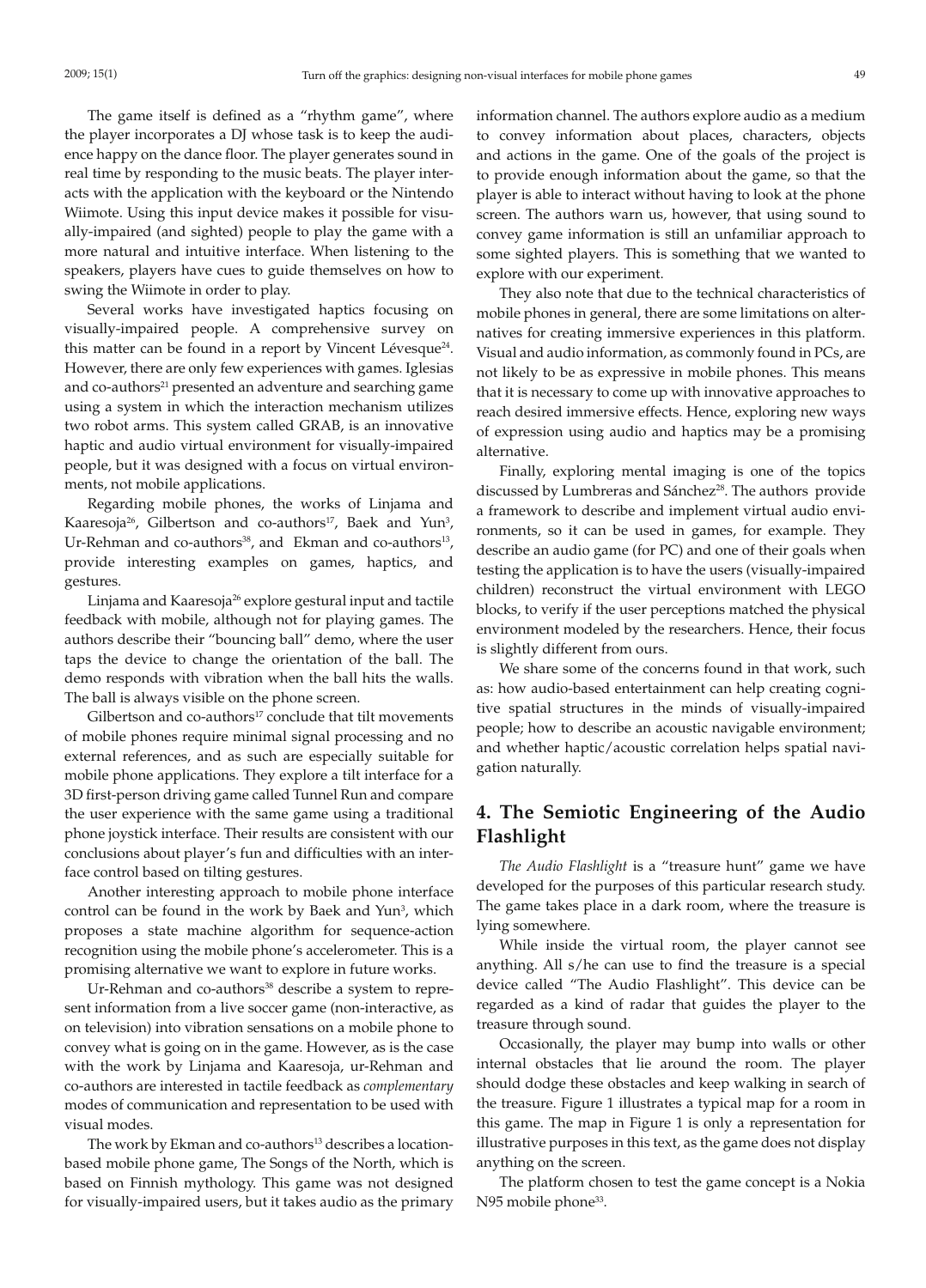

**Figure 1**. A typical room in the game. Gray squares are internal obstacles and the bull's eye is the treasure location.

Following the trend of some previous works, ours was also inspired by semiotics. However, unlike authors who have resorted to fundamental semiotic theories, we have used Semiotic Engineering<sup>1</sup>, a theory of Human-Computer Interaction with semiotic foundations stemming mainly from the work of Peirce<sup>34</sup> and Eco<sup>12</sup>.

The main tenet of Semiotic Engineering is that interactive systems designers actually communicate with users (at interaction time) through computer systems interfaces. Interfaces act as the designers' proxies (*the designers' deputy*, according to the theory). Thus, when designing any system's interface, designers are actually deciding what kinds of conversations they will have with users, using which modes and media, and for what purposes.

Given the exploratory goals of this project, we selected a simple "treasure hunt" game for mobile phones as the test-bed for exploration, *The Audio Flashlight*. Our design challenge was to communicate to our users the whole idea and experience of the game without using a single visual sign. Instructions on how to play and game initialization procedures were provided by the game designer in person, and fall outside the scope of the current study.

Our first step was to identify the critical meanings we wanted to convey to the users. We decided we needed the following kinds of signs:

- A sign to represent that the game has begun;
- A sign to represent that the user has decided to abandon the game;
- A sign to represent that the user has accomplished the game goal (i.e. has found the treasure);
- A sign to indicate that the user is walking around the environment;
- A sign to represent that the user is doing nothing.
- A sign to represent the current state of the user relative to the game's goal;
- A sign to indicate every single action that the user can take;
- A sign to represent the obstacles that may hinder the user's walk.

## *4.1. Choosing the signs*

An important step in the Semiotic Engineering of the game's interface was to choose the appropriate signification system(s) that user and the designer (i.e. the system's interface) will use to communicate with each other, excluding systems that rely on visual representations.

Signification system choices must be based on cultural conventions usually associated to the messages that need to be communicated in the game. Otherwise, users will be required to learn an unfamiliar and arbitrary signification system to play the game, which is surely a source of usability problems. We resorted to visual games interfaces, which often apply such cultural conventions as ancillary reinforcements to communication. For example, to increase the perceived sensations and emotional setting in the game, sound and music may be used, as well as tactile signs of different sorts. The role of cognitive metaphors $23$  is particularly important in this setting.

## **4.1.1. Game events**

The sign to represent that the game has begun corresponds to an "opening door" sound, relating to the metaphor of "entering an environment".

The sign to represent that the user has decided to abandon the game, before or after finding the treasure, corresponds to a "closing door" sound.

The sign to represent that the user has accomplished the game goal corresponds to sound conveying "applauses".

Note that all three meanings are conveyed in aural mode, based on signs that express primitive metaphors associated to their object.

## **4.1.2. The radar**

The sign to indicate the current progress of the user toward the game goal is represented with musical patterns, through volume and rhythm variations. The metaphor here is that of an "audio radar". Hence, the player must use his/ her hearing senses for orientation within the environment.

The audio radar is designed as a set of music files with varying volume and rhythm. Figure 2 illustrates a schematic view of the audio radar.

The music spectrum is divided into five musical patterns. All of them are very similar, but they differ in rhythm. The radar selects the pattern according to the distance between the player and the secluded treasure. The closer the player gets, the faster the music plays. The radar also changes the music volume using this strategy. The closer the player gets to the target, the louder the music. Thus we achieve a redundancy of dimensions within the same signification system – volume and rhythm reinforce each other in conveying the user's status with respect to the ultimate goal in the game.

The music was designed to help in creating a tension aura in the scene, following concept explained by the "scary shadow syndrome", and thus contributing to improve the immersion experience of the game.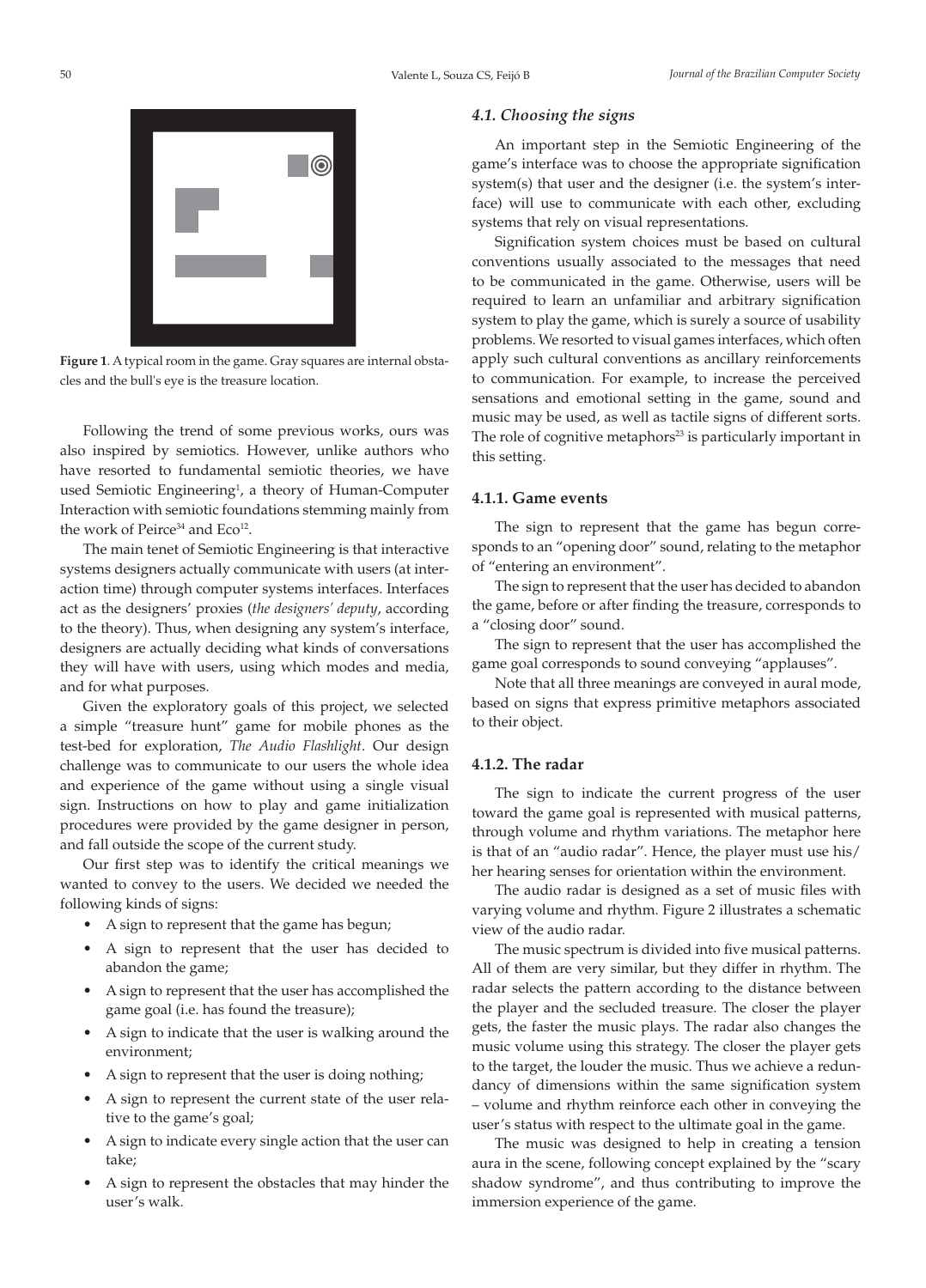

Figure 2. Schematic view of the audio radar.

#### **4.1.3. Player actions**

The signs to represent the user actions are represented through a gestural interface.

In the game, the user can walk around the environment in four basic directions: forward, backward, left, and right. The user communicates this command to the game by tilting the device, i.e. turning the mobile phone screen in the desired direction. For example, when turning the mobile phone screen to his/her chest, the player walks backward. When turning the mobile phone screen forward, as trying to point out something on the ground, the player walks forward. Figure 3 illustrates these tilting gestures. The player is not required to walk physically in the environment to play the game.

While the player is walking, s/he hears the sound footsteps in constant pace. The player remains walking while keeping the phone screen turned to the desired direction. The player stops walking by positioning the phone screen up, parallel to the ground. The sign to indicate that the user is idle (not walking) is "silence": the footstep sound is not heard.

The gestural sign to communicate that the player wants to abandon the game is to position the phone screen facing the ground.

The main motivation to adopt a gestural interface is to provide a more natural way to interact with the phone. Compared to pressing buttons to signal those commands, for instance, gestures are clearly more direct and expected to be easier to perform.

### **4.1.4. Obstacles**

The sign to indicate the presence of obstacles is represented using haptics, through the vibration feature of the mobile phone.

There are two kinds of obstacles in the game: the room boundaries and internal obstacles. Room boundaries are represented with long (and stronger) vibrations, while internal obstacles are represented with short (and weaker) vibrations.

The motivation to use vibrations is to associate the idea of "physical collision" with the physical sensation provided by vibration.

In sum, we notice that the system communicates with the user through aural and tactile signs, while the user communicates with the system through gestures. The game interface designer decided on this distribution guided by a general constraint on the nature of signification systems modes, and



**Figure 3**. Tilting gestures for walking in the environment: a) left, b) right, c) backward, and d) forward.

then on the most salient metaphors available in non-visual modes of signification for mutual communication.

## **5. Preliminary Evaluation**

To examine the quality of the Semiotic Engineering of *The Audio Flashlight*, we carried out an empirical pilot study with seven participants. They played the game prototype in a Nokia N95 phone provided by the researchers for the test. The goal of the evaluation was to indicate some initial directions for further research, both in terms of method and issues to explore.

Among the seven people who volunteered to do the test, three of them were sighted, and four were visually-impaired. Table 1 lists the players' profiles.

Two of the sighted players were *gamers*, very used to playing (traditional) computer games. They are also game developers. The other sighted player is a casual gamer.

Three of the visually-impaired participants were totally blind, and the fourth one had sub-normal sight. This impairment caused severe difficulties for this person to see images and graphics on mobile phone screens and keys, but did not prevent her from moving around by herself without special aid. One of the visually-impaired participants (V4) was born with sub-normal sight, and then lost his sight at the age of 21.

**Table 1**. Profile of each player.

| Player         | Vision        | Age | Impaired                 | Mobile phone | Game   |
|----------------|---------------|-----|--------------------------|--------------|--------|
|                | impairment    |     | from age                 | usage        | usage  |
| S <sub>1</sub> | None          | 25  |                          | high         | gamer  |
| S <sub>2</sub> | None          | 26  |                          | high         | gamer  |
| S <sub>3</sub> | None          | 29  | $\overline{\phantom{0}}$ | high         | casual |
| V1             | Subnormal     | 24  | 10                       | medium       | casual |
| V <sub>2</sub> | Blind (total) | 51  | 21                       | medium/high  | low    |
| V3             | Blind (total) | 38  | $\overline{0}$           | low          | low    |
| V <sub>4</sub> | Blind (total) | 27  | $\Omega$                 | medium       | low    |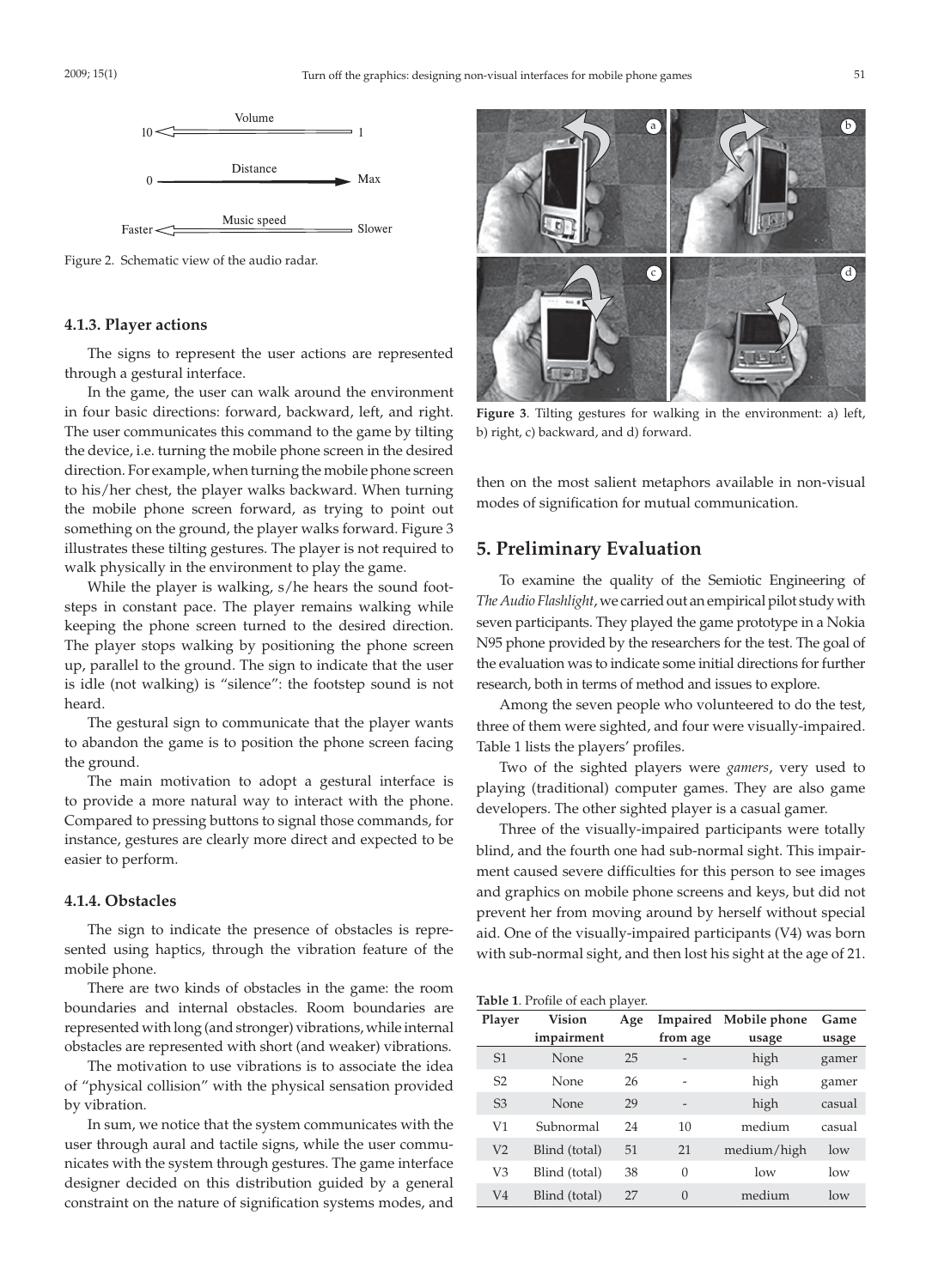Another participant (V2) was born with normal sight and lost his sight also at 21 because of severe disease.

Regarding the visually-impaired participants, players V2, V3, and V4 are not currently active gamers, although players V2 and V3 reported playing simple games on a PC sometimes. Player V4, in particular, reported having played games before he lost his sight completely (six years before he participated in the study). V1, a participant with sub-normal sight, reported that she occasionally played games on a PC.

None of the play-testers had ever played a non-visual game like *The Audio Flashlight*.

## *5.1. Methodology*

Qualitative research methods are particularly useful in the preliminary stages of research with innovative artifacts or concepts. Unlike quantitative studies, *which test a priori hypotheses* formulated by researchers in the form of "yes/no" questions, qualitative studies tend to have no other *a priori* than an open-ended research question.

We therefore chose a qualitative method for our research at this stage. The research question we wanted to investigate was: "What do sighted and visually impaired people experience when playing with a non-visual mobile phone game?" Two techniques were used for data collection: direct observation and interviews. Volunteer participants were invited and selected according to a maximal variation strategy – we wanted to work with a small group, as is the case with most preliminary evaluation studies, but still have the opportunity to cover many different types of potential users. Gamers and developers, for instance, were selected for their expert knowledge and fine appreciation of technology. The sighted non-gamer and the person with sub-normal sight were chosen as representatives of two classes of "relatively unbiased" users that have other options. Finally, among the other visually-impaired users, we had a considerable variation of age, experience, and history of impairment.

After the participants consented to make the test, the evaluation was carried out according to the following sequence of steps:

- the evaluator read aloud the game instructions to the players
- the evaluator made a pre-game interview to gather information about the participant's experience, expectation, and history of impairment (only for visually impaired participants)
- the participants played the game
- the evaluator made the post-game interview to capture the reported game experience and the participant's suggestions and comments.

The game instructions were read aloud so that all the relevant signs of the game were fully explained, in the same way, for all players, under the same conditions. The evaluator also made a brief demonstration of how the vibration signs *felt*, so that the players could check that they were feeling the right (intended) thing during the play. As "a surprise" ingredient in the game, the instructor did not tell participants what sound would play when they found the treasure. He just told them "they would know" when they found it.

The preliminary interview consisted of questions that were slightly different for sighted and visually-impaired participants.

What we wanted to know from participants (and thus constituted the interview script) had to do with:

- I. General gaming
	- a) Did they play digital games? Which games? (Why not?)
	- b) Did they use mobile phones? How? Other mobile ICT devices?
	- c) If so, did they play mobile phone games? Which games? (Why not?)
	- d) Were they game developers?
- II. Familiarity with non-visual games
	- a) Had they ever played a non-visual game? If so, how was the experience?
	- b) What were their expectations regarding the game play that was about to begin?

What we wanted to hear from visually-impaired participants was slightly different:

- I. The nature and history of their disability (*viz*. when it was acquired).
- II. Their former experience with any form of accessible digital entertainment.
	- a) If they had not experience, what expectations they had for the game play that was about to begin.
- III. How they used mobile phone (if at all):
	- a) What functions they used most and how.
	- b) What they found to be hard and easy to use on a mobile phone? Why?

After this brief interview the evaluator started the game and let the participant play at leisure. There was no time limit for the play, although researchers had decided previously to gently close down the experiment should the participant take too long to find the treasure and get bored or tense.

The virtual room configured for the game test is shown in Figure 1. Notice that this visual representation was never displayed for sighted or non-sighted players; it is only a schematic representation of the spatial configuration parameter for the play. The players started at the lower-left corner of the map, although they did not have this information. All they knew was that they had just opened the door of a completely dark room, where they could not see anything, but should orient their treasure hunt using the signs emitted by the audio flashlight. This guaranteed that sighted and non-sighted players had the same spectrum of interactivity in the play.

After the test, another short interview followed, in which we wanted to capture their report on the following:

- I. What was the experience like for them
	- a) Easy or hard? Why?
	- b) Entertaining or not?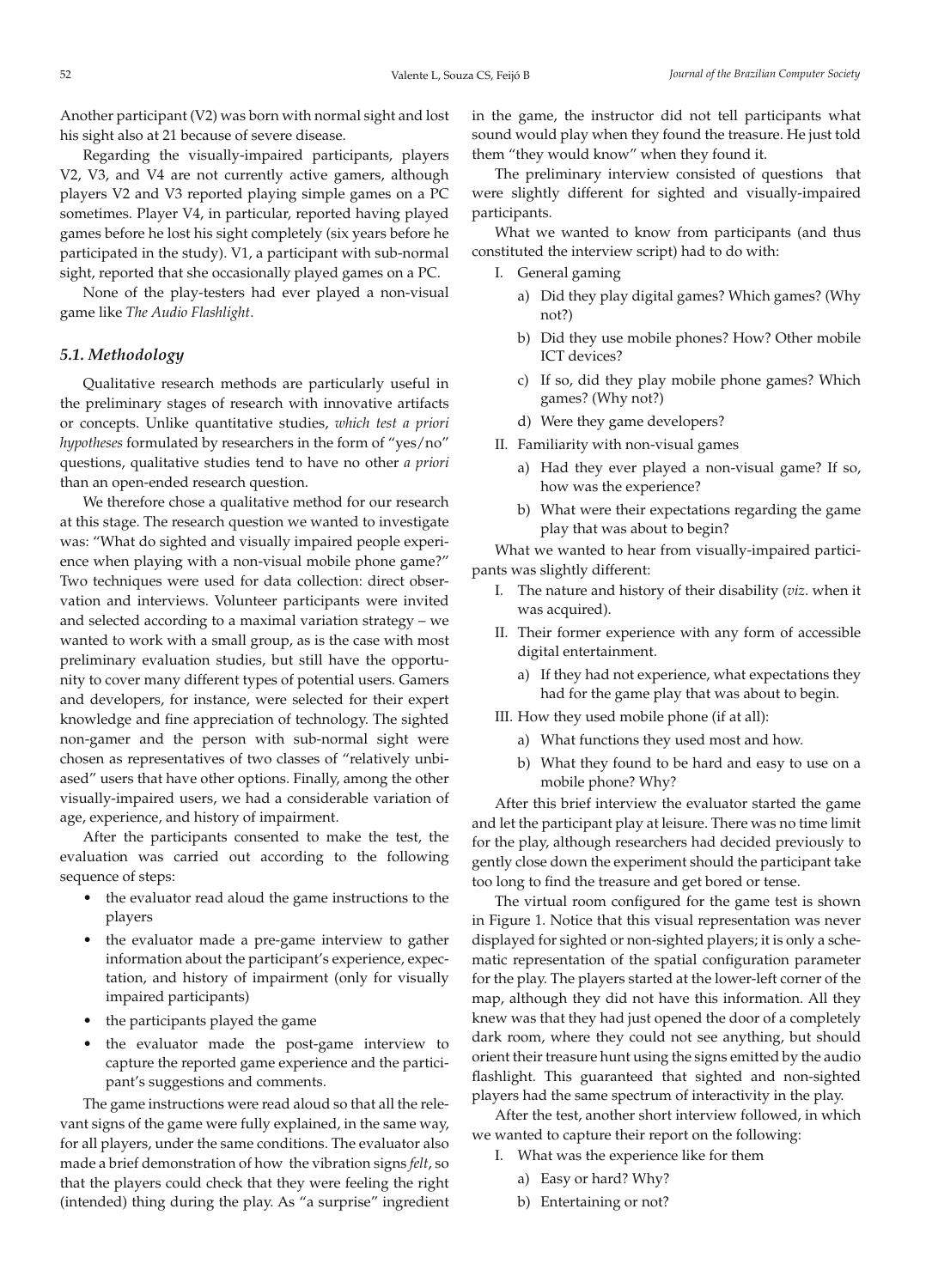- II. Did they feel immersed in the game?
- III. Would they play this (or a similar) game again?
- IV. Could the game be made more challenging? How?
- V. What did they think about the non-visual representations in the game?
- VI. Do they think that this interaction style can be used in other applications or situations? Which ones? Why?
- VII. Did they have further suggestions, comments, questions

Interviews were recorded in audio, and all test sessions were videotaped. All participants were sitting in a quiet place (typically a closed room), holding the mobile phone close to their lap.

The results of the experiment are reported in the next subsections, categorized according to dimensions that are directly related to non-visual games interfaces.

#### *5.2. Overall experience*

All the play testers except V3 had no particular difficulty in finding the treasure, although only one (V2) expressed that the playing was *easy*. Here are excerpts of the interviews.

"I think I was lucky." S2

"I found it moderately difficult." S2

"Does the game pose the same difficulties to all players? Cause I found it easy. I got to the treasure really fast." V2

"[Playing was] neither easy, nor difficult. I had to get used to playing. I was a bit confused with the vibration; it took me a short while to figure out how it worked." V4

The evidence above is particularly revealing if we look at the spatial configuration of the game on Figure 1, and see how *easy* the game would be with a visual interface. Also, we should note that the only participant who was emphatic about how easy the game was is V2, a person who is completely blind.

One of the sighted players (S2), who was a *gamer*, was able to find the treasure faster than the other participants, although he was closely followed by the next faster player (V4), one of the visually-impaired participants. This strongly suggests that this modality of playing leveled out the conditions of sighted and non-sighted players that we observed. Player V3, however, was not able to find the treasure. Although he said that he found the game *"easy to play after some training"*, the interview clearly showed that he did not fully understand the audio cues (see below).

The players who found the treasure accomplished the task in 149 seconds (2 minutes, 29 seconds) on average. Table 2 lists the timings for the play sessions. In the case of player V3, we decided to gently close down the experiment to prevent boredom and tension for the participant.

Although all participants said they had high expectations and curiosity regarding what was about to happen in the play, they all reported having enjoyed game, and found it very interesting because of its unconventional approach. Here are some interview excerpts:

> "Very cool." S2 "Fun to play!" V4 "Congratulations! Great idea!" V2

An unexpected revelation was made by V1, who reported that she enjoyed the play, especially in comparison with "the boring game that I can play on my mobile", but added:

> "In the beginning I was somewhat distressed because I couldn't see anything."

This was a participant with sub-normal sight, for whom being completely deprived of sight certainly has a different emotional meaning than that for sighted and blind people.

#### *5.3. The footstep sound*

One thing that stood out in the tests was how the players relied on the footstep sound to know what they were doing. Listening to this sound was critical to differentiate between walking and being idle.

In traditional games, where commands are activated by pressing phone keys, the "no action" state corresponds to not pressing anything. This is a clear sign for "idle". However, with the gestural interface, the "no action" state is much more subtle to *command* (at least in this game). Participants did not always realize that their hand position was not facing forward or backward, but is actually turned up parallel to the ground.

The footstep sound was intentionally played lower than the music when the player was very close to the treasure. The researchers wanted to check whether the excitement of the music playing faster and louder would *take over* and suggest that the participant was moving towards the target. But, all the players reported getting lost in this situation.

This suggests that the footsteps were the primary system feedback that provided the constant engagement conditions for users to keep playing, as Friberg and Gärdenfors<sup>15</sup> had already proposed.

One sighted player reported that indicating explicitly that he was walking in the room (with the footsteps sound) was a

**Table 2**. Duration of the play sessions.

| Player         | Time                                  |
|----------------|---------------------------------------|
| S <sub>2</sub> | 52 seconds (0 minutes, 52 seconds)    |
| V4             | 58 seconds (0 minutes, 58 seconds)    |
| V <sub>2</sub> | 125 seconds (2 minutes, 5 seconds)    |
| S1             | 140 seconds (2 minutes, 20 seconds)   |
| V <sub>1</sub> | 222 seconds (3 minutes, 42 seconds)   |
| S <sub>3</sub> | 297 seconds (4 minutes, 57 seconds)   |
| V3             | 1074 seconds (17 minutes, 54 seconds) |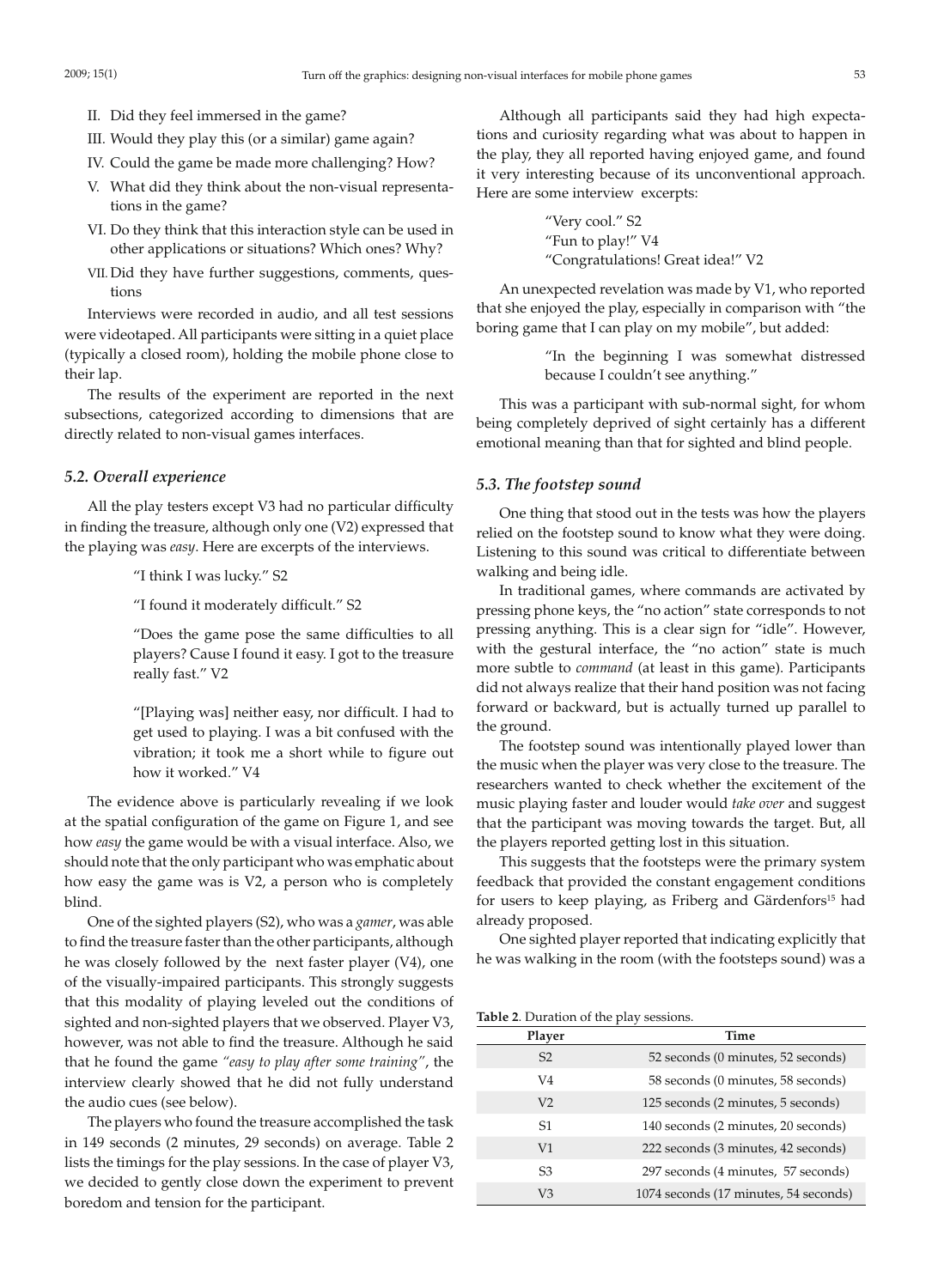much better alternative than using an implicit indication (like the system "doing" nothing till the player hits an obstacle or a wall, for example). However, player V4 was a bit confused with the interpretation of move commands when facing an obstacle. There, the sound of footsteps gave way to vibration, a sign of collision. At a certain point during the game, V4 felt continuing vibration and thought he was holding the phone in the idle position. See the following excerpt of his post-test interview:

> V4: "I was confused in the beginning because …What was it again? Oh, yes! It had stopped [walking], but there was still vibration. I could not figure out why."

> Interviewer: "Well, in fact the stop position was slightly different from how you were holding the phone."

V4: "Oh, I see."

Interviewer: "You were not really standing still – you were trying to move and bumping against something".

## *5.4. The music*

The music in *The Audio Flashlight* was intentionally designed to build a tension aura to the scene.

Participants reported that the music helped to create tension in the game, and contributed to create excitement, as defined in the "scary shadow syndrome"25.

They also found the audio radar a useful tool to guide them to the treasure.

One of the participants (V3) stayed idle for long periods of time. So, sometimes the same music ended and started over again. This operation created a gap in the sound, and he thought that this was due to some game event. The other participants did not experience this problem because they were constantly moving around (and so the music changed often).

Player V2 reported that the music guidance was very useful and clear for him, and made his task very easy.

#### *5.5. Immersion*

Participants also reported that the game was very immersive. Sighted participants said that despite the absence of graphics, they still felt immersed. One of them even got startled when he was walking in room and felt a vibration due to a wall collision. In the interview he said:

> "Oh, yes! I was so immersed I closed my eyes to focus on the game." S3

A sighted participant even said that the immersion experience was similar to the one with a graphics intensive game of the same kind, despite the absence of graphics. He said:

"I think that using only your ears and hands is a completely innovative way to play. […] And it's fun. […] The greater the innovation, the greater the fun, because if you keep your eyes closed you will hear better, you will be more concentrated, your results will be better. So, your immersion will increase." S2

## *5.6. Vibration*

Players S2, V1 and V2 did not care to differentiate between walls and internal obstacle vibrations. For them, both were the same because they felt they had to dodge them anyway.

All participants except player V3 were able to use this tactile feedback to navigate in the environment. Player V3 had some difficulty in using the game due to the sound produced by the vibration motor in the phone. He thought that the motor noise was actually a sign of some game event. The other players, who were more used to using mobile phones, seemed not to be bothered. A visually-impaired participant (V2), for example, stated that he did not notice this sound at all. This issue was something that came unexpectedly, but might be explained by the pronounced aural acuity that blind people develop in order to interpret environmental cues around them.

An interesting insight to us came from V2, who explained why the two different types of vibration made no particular difference to him:

> "I thought that the combination of both sound (music) and vibration made perfect sense. […] But to me, sensing the vibration, short or long, is really what matters. It means that I have to get out of that place and go where the music is playing louder. So, it didn't really matter whether I was hitting a wall or another obstacle. To me, a wall is an obstacle." V2

This participant also remarked the importance of signifying collision. In his words:

> "For us, blind people, this is crucial. If you leave us in the middle of a square, with leveled and smooth pavement, no obstacles around us, we'll be lost."

#### *5.7. Gestural Interface*

The players found the tilting gestural interface very convenient to this kind of game.

V3 acknowledged the usefulness of this approach because he could move naturally in the environment, and also faster. He reported that he would have had much trouble with the game if he was required to play with the keypad. He said that keys in current mobile phone keypads are not very different when it comes to using touch to identify them. Then, he would have to memorize the key locations to try to play the game, something that might make his experience not so enjoying (and difficult).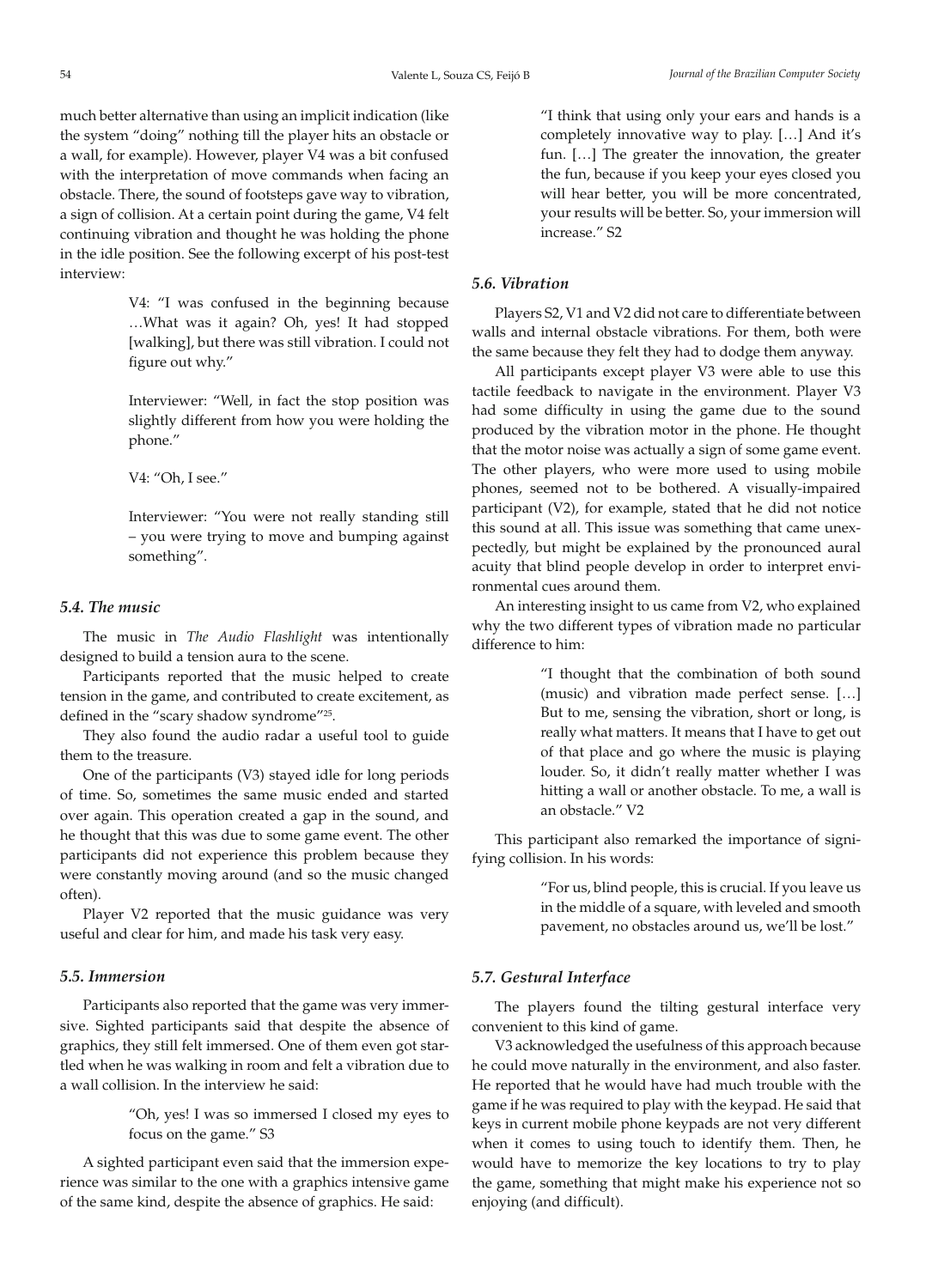However, another participant, V4, told us that maybe we could use a joystick as "*an alternative for the game*". He showed us that his mobile phone had a joystick, which he used for interacting with other programs on the phone. Notice that he was the one who was confused with the idle position, and could not understand why there was vibration when he (thought he) had halted all movement.

Player V2 initially thought that the interface was too sensitive and tried only small gestures, and then he would not move. After a short while, he got used to the interface and was able to move with no problems. Interestingly enough, he did not move *continuously* as the other players, but moved "step by step". In other words, he would move to one side and then positioned the phone in the idle position, after hearing the footstep sound. He did that for all directions he wanted to move until he found the treasure.

As we mentioned before, when discussing the importance of the footsteps sound, it is crucial to give appropriate feedback for all the events triggered by the gestural interface, or the using the interface may become quite confusing. This point is also stressed in $15$ , where the authors refer that the connection between game input and audio feedback is very important to keep the player informed that the game has acknowledged the command.

Another observation was that some of the participants seemed to have some difficulty in keeping the phone in the "straight" position and often moved diagonally. One interesting direction to take when refining the game interaction, is to check if it would be more useful for the players if they could move only in the basic directions, as if the game world were a grid, dropping the diagonal moves.

One of the sighted players suddenly started manipulating the phone in ways that had nothing to do with the ones required by the game (see Figure 4). He would turn the phone around and move it in landscape position. In the post-test interview he reported that he had lost his sense of orientation and was using the phone physically as a tool to try to recover it.

As pointed out on the former paragraph, moving in straight lines in a grid-like fashion might help the players to regain his/her sense of orientation in the game. However, this hypothesis should be further investigated.

#### *5.8. Event Representation*

Participants reported that the representation of the events (beginning and ending of the game, footsteps, finding the treasure) was generally adequate. However, some of them did not notice the signs that communicate the "beginning and ending game events". They said they "did not hear it". The footstep event was the most important one to them.

As they did not know *a priori* what was the sound for the "finding the treasure" event, some of them asked if they had found it when the music reached its peak on the first time.

The game was so designed that when a player finds the treasure, the game starts over again. The game plays the opening door sound again to communicate this event.



**Figure 4**. Manipulating the phone in unexpected ways.

However, participants seemed not to know what to do when this happened. They looked like they had forgotten the instructions about what that sign meant.

An interesting contribution came from participant V2, who said:

> "I thought that maybe along with vibration, when I hit the wall I might hear a scream, or a bumping noise;[…] an obstacle, for example, hearing the noise of something falling and breaking. [...]. Maybe this would be more challenging to me. " V2

The use of headphones might solve some of the abovementioned problems. Moreover, headphones allow interesting future research on auralization and 3D space structuring<sup>41</sup>.

V2 is clearly alluding to the addition of a plot in the game. He mentioned that having to decide what to do when he bumped on an obstacle and heard the sound of something breaking, compared to what he would do when he bumped onto a wall and heard a scream, would make the game *"more elaborate, more instigating"*. He explicitly said that his strategy of turning away from vibration towards where the music was playing louder *"made it very easy for [him] to win the game fast"*.

## **6. Conclusions**

The design of non-visual games is a compelling task and still not very explored, especially in mobile phones. The research in non-visual games can help to bring visually-impaired people into play, and also benefit gaming as a whole due to the opportunity of exploring other senses beyond vision.

Current mobile phones have interesting capabilities regarding audio, vibration motors, acceleration sensors and connectivity that may help to spark novel approaches to designing games. To explore the possibilities of non-visual mobile phone games we designed *The Audio Flashlight*, a mobile phone game whose interface relies solely on audio,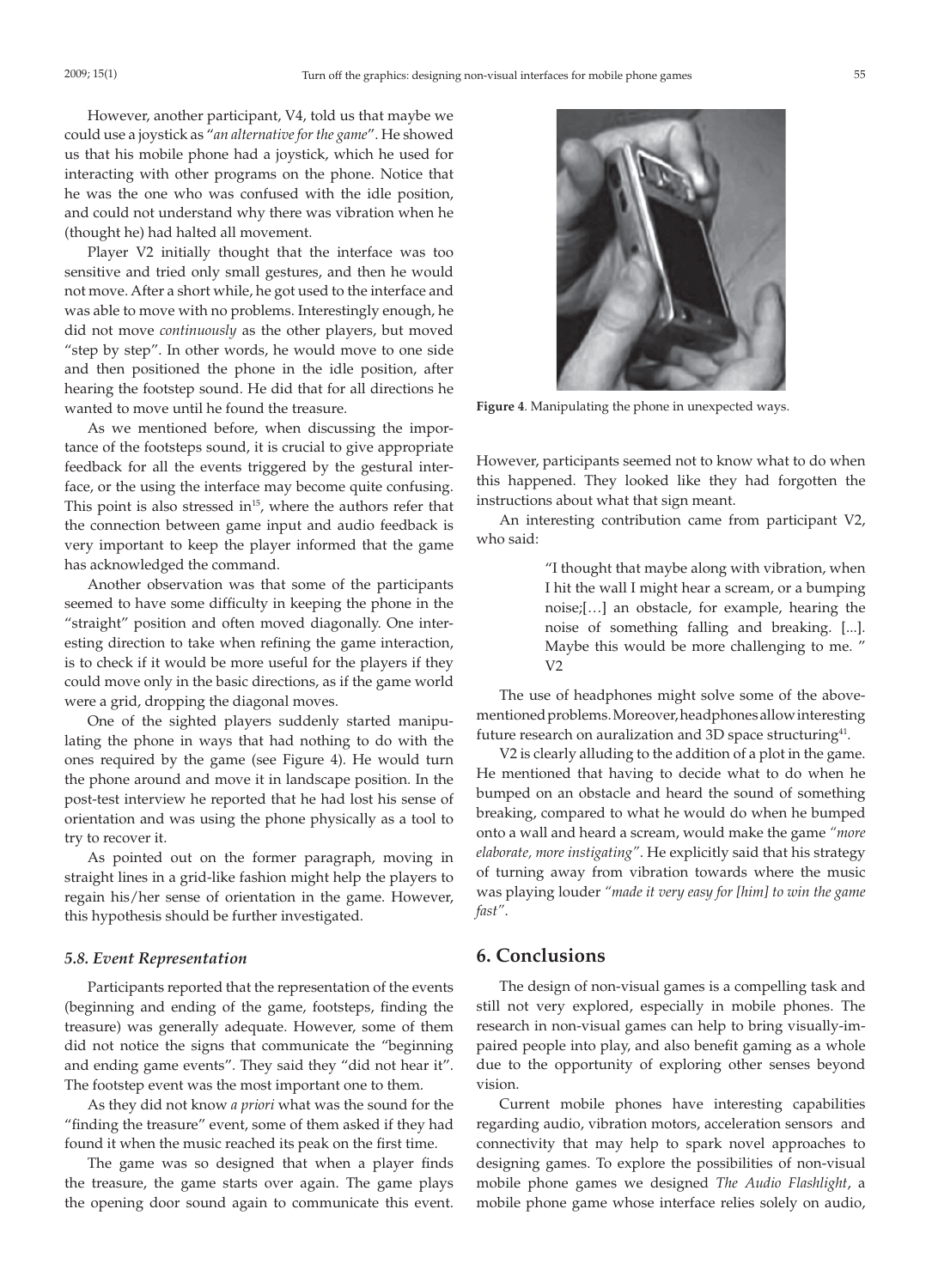vibrations, and gestural input, and carried out an empirical pilot study. Audio, it must be said, was completely non-verbal in the game. No speech was used to command the game or provide feedback.

In this section we present general conclusions and the most important comments on experimental results. We think that commenting these results in this section help the readers to visualize a more global research agenda.

Our experiment showed, not surprisingly, that sound design in non-visual game presents very specific challenges. Although sound is commonly taken as the substitute *medium* to convey visually encoded information, sound that excludes speech, as in our case, is not necessarily a "substitute" for visual signs.

The non-verbal encoding must be carefully designed so as not to overload the users' senses with too much information at the expense of other sensorial experiences. This may confuse both sighted and visually-impaired players. For blind players, this issue becomes really critical, and we found that sighted designers are prone to missing certain distinctions if they are not helped by blind collaborators (possibly users) at design time. The main lesson learned was *how* and *why* certain design options were not helpful to our users.

In *The Audio Flashlight* we tried to avoid auditory overloading by representing collisions through another sensory channel, touch. However, as mentioned above, the vibration motor of the mobile phone made a sound that one of the visually-impaired participants thought was a meaningful element in the sound signification system.

Likewise, we missed the point that unlike in the real world, where colliding with an obstacle makes one stop, in the game the "move" command co-existed with the "colliding with an obstacle or wall" situation, which confused one of the participants. This is mainly because the discontinuity of media and modality for both commands – gesture for "move" and vibration for "collision" – does not lead to one canceling the other, as would happen in a physical model. This brings about interesting non-verbal representation and communication issues that must be resolved to this possibility into a real style of interaction with mobile phone games.

Another issue with games highly dependent on audio is that people may not be able to play them properly in some environments like public places, due to the surrounding noise. Also, the player may not feel comfortable playing the game while other people are watching and hearing what comes out of the speakers. Social and privacy issues must clearly be addressed for appropriate playability, and we were not fully aware of those in our preliminary design. One of the participants actually verbalized this problem, by saying:

> "The only thing that struck me [as a limitation] about this game is that I would not be able to play it on the bus" V2

Using vibrations in a game might be interesting to enrich the gameplay. For example, a game could use different vibrational patterns to distinguish interactions with various non-player characters. However, just as with sounds, we must be careful not to overload the users' senses with too much information encoded in tactile patterns.

An important key to signification seems to have been given by V2, when he mentioned the importance of *narrative sounds* in the game (something breaking, a scream, etc.). We interpreted it, as already mention, as a request for *a plot*, the heart of so many games. However, the semiotic challenge is even greater in this case, because the semiotic engineering of plot-related signs and interaction-related signs (i.e. commands and feedback) should contemplate not only communicability, that is, the ability to communicate clearly the meanings that sounds were intended to convey, but also usability, the ability to support ease of use and agility in game playing.

Moreover, games that explore non-visual senses open up the opportunity for players to create personalized experiences, because they can use their imagination to *visualize* the game scenario mentally. This can also contribute to increase engagement with the game due to the "scary shadow syndrome" concept described in<sup>25</sup>. Some of our sighted participants mentioned that they would "close their eyes" for greater enjoyment of the game. However, we should not forget the distress that "not being able to see" caused, even if momentarily, to one of the participants with sub-normal sight. The scare, in this case, had a completely different connotation, which we must carefully investigate and understand.

The preliminary evaluation of the game indicated that all players enjoyed the experience, because it was different, challenging, and new. They all had ideas about how to make the game more exciting. In fact, most of them, sighted or nonsighted, explicitly asked about "the next stages of the game". Some of them even asked what the next stage was like: what new difficulties they had to face. Participant V3 was very curious about how he performed compared to others. Participant V2 wanted to know what his performance was like (the equivalent of "his score"). He (V3) explicitly asked the evaluator: "*How close was I to the treasure?*" Participants V2, V3, and V4 said that they would like "*to practice more*" for the next time.

This aroused competitiveness of visually-impaired people is a strong sign of the engagement potential of this kind of game. In particular, it points at the social dimension of competition – comparing oneself with others, which in this particular case is an inclusive comparison because both sighted and non-sighted players reported equivalent challenges and experiences.

The mobile phone platform brings about unprecedented opportunities for inclusive social interaction with accessible games. Besides networked multi-player games, following the lines of Glinert and Wyse<sup>18</sup>, because such devices are portable, they can actually support interaction of players – sighted and non-sighted – that are co-located, sitting around a table in a cafeteria or a pub. The mobile phone might be used as the equivalent of a game board – a common space for all players to meet and compete for winning the game.

Of course on the road towards this kind of scenario, there is a long research agenda to investigate classes of games for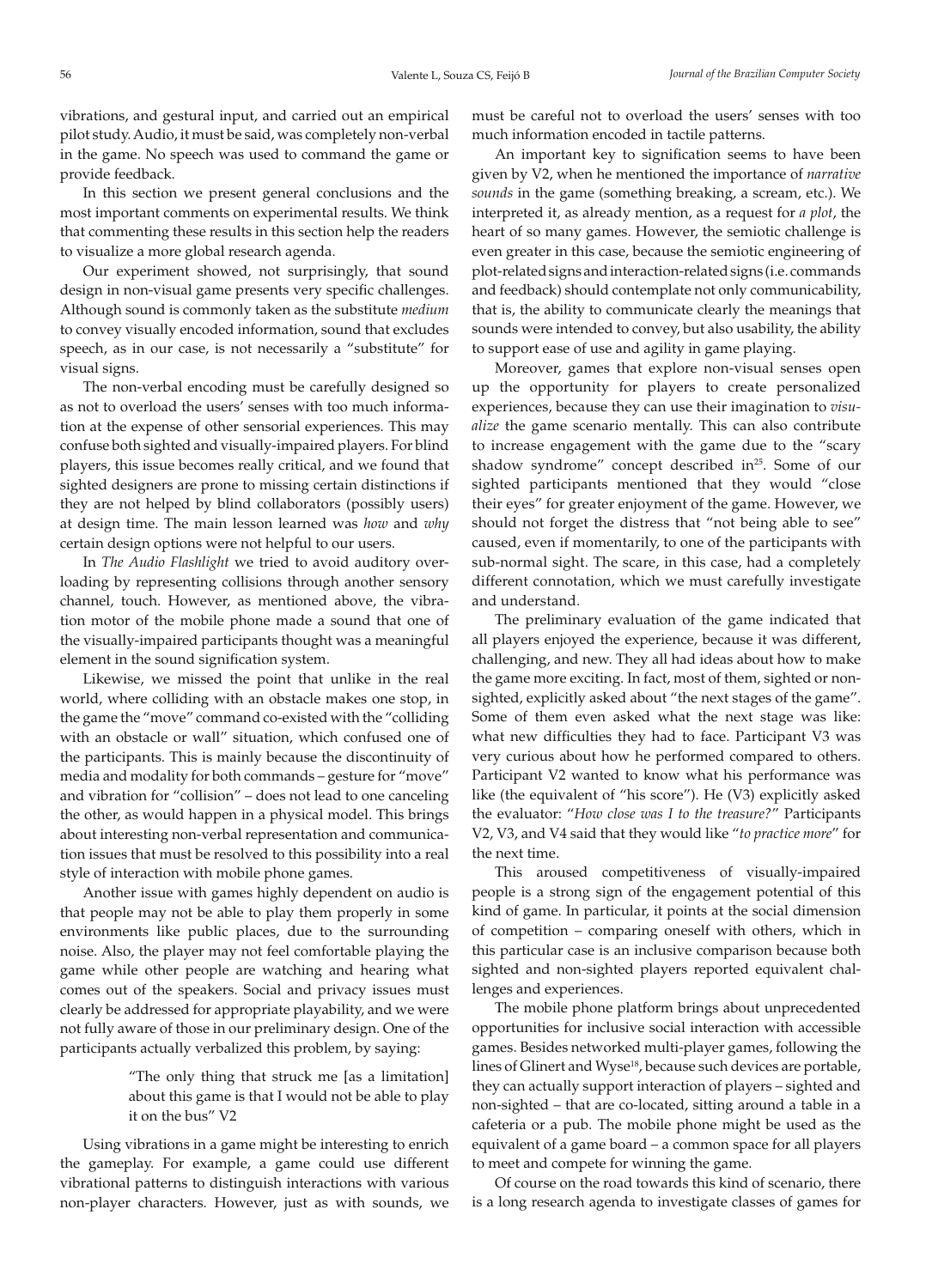which this modality of interaction is suitable. And, for this purpose the use of semiotic engineering concepts is a very promising alternative because it brings HCI onto the stage of games technology, where semiotics itself has been previously used to analyze a wide spectrum of issues.

Some possible directions for future works that we have identified are listed below in a decreasing order:

- Testing the game with different populations of visually-impaired users, trying to include not only people with different kinds of sight problems, but also with different emotional attitudes towards games. We realize we know very little about how visually-impaired people relate to what sighted people normally refer to as *games* (i.e. computer based games).
- Studying how visually-impaired people navigate physically in the world, focusing on how they mentally conceive space and how they physically select and perceive spatial cues that contribute to building a spatial mental model. Then we can try to support their navigational strategies in non-visual game interfaces.
- Testing the game with more elaborate spatial configurations, making it harder to find the treasure.
- Adding a plot to the game and finding out how spatial information integrates with narrative information in a game situation. Designing appropriate interfaces for this kind of game is likely to be a hard challenge.
- Elaborating on gestural interface signs, to communicate a wide spectrum of contents. For example, could it be that holding the phone in landscape mode, with both hands, would convey different kinds of orientation contents? Also, more elaborate sequences of gestures can be implemented using some sort of machine intelligence<sup>3</sup>.
- Investigating how hearing and touch jointly (or separately) affect the sense of presence and immersion.
- Structuring sound within two spaces, a "3D space" (auralization $41$  to improve immersion) and a "temporal space" (auditory icons played before, during or after a vibration feedback or other sounds to distinguish semantic elements).
- For sighted people, we also find it interesting to study the similarities and differences between the immersion provided by audio games and graphics intensive games. How can we increase immersion in audio games? How visual games would benefit from an elaborated sound design?

As can be seen in the list above, a research agenda in this field is rich and challenging, touching on various interdisciplinary issues. Our study is only a modest step into this territory, and it raises more questions than provides answers. However, given the relative scarcity of research with nonvisual games for mobile phones, and the evidence of interest, curiosity and pleasure experienced by the participants in our study, we believe this may be a good start.

## **Acknowledgements**

The authors want to thank the participants of the experiment reported in this paper, and also CAPES, CNPq and FINEP for giving financial support to their research projects. They also want to thank Fabio Vecchia for designing the game music, and the anonymous reviewers who contributed to improve this paper.

## **References**

- 1. Souza CS. *The semiotic engineering of human-computer interaction*. Cambridge: The MIT Press; 2005.
- 2. Adams E, Rollings A. *Fundamentals of game design.* Upper Saddle River: Prentice Hall; 2006.
- 3. Baek J, Yun B. A sequence-action recognition applying state machine for user interface. *IEEE Transactions on Consumer Electronics* 2008; 54(2):719-726.
- 4. Barr P, Noble J, Biddle R. Video game values: humancomputer interaction and games. *Interacting with Computers*  2007; 19(2):180-195.
- 5. Bystrom KE, Barfield W, Hendrix C. A conceptual model of sense of presence in virtual environments. *Presence: Teleoperators and Virtual Environments* 1999; 8(2):109-121.
- 6. Cai Y. *The new frontier*: portable and mobile gaming. Park & Associates Report. [on the internet]. Available from: <http:// www.parksassociates.com/research/reports/tocs/2008/ mobilegaming.htm>. Access in: 16/08/2008.
- 7. Caillois R. *Man, play and games*. Champaign: University of Illinois Press; 2001.
- 8. Caldwell N. Theoretical frameworks for analyzing turnbased computer strategy games. *Media International Australia Incorporating Culture and Policy* 2004; (110):42-51.
- 9. Crawford C. *The art of computer game design*. [on the internet]. Washington: State University Vancouver; 1982. Available from: <http://www.vancouver.wsu.edu/fac/peabody/ game-book/Coverpage.html>. Access in: 16/08/2008.
- 10. Desurvire H, Caplan M, Toth JA. Using heuristics to evaluate the playability of games. In: *Proceedings of the Conference on Human Factors in Computer Systems*; 2004; Vienna. p. 1509-1512.
- 11. Drewes T, Mynatt E, Gandy M. Sleuth: an audio experience. In: *Proceedings of The International Conference on Auditory Display*; 2000; Atlanta. Atlanta: 2000.
- 12. Eco U. *A theory of semiotics*. Bloomington: Indiana University Press; 1976.
- 13. Ekman L, Ermi L, Lahti J, Nummela J, Lankoski P, Mäyrä F. Designing sound for a pervasive mobile game. In: *Proceedings of the International Conference on Advances in Computer Entertainment Technology*; 2005; Valencia. Valencia: ACM Press; 2005. p. 110-116.